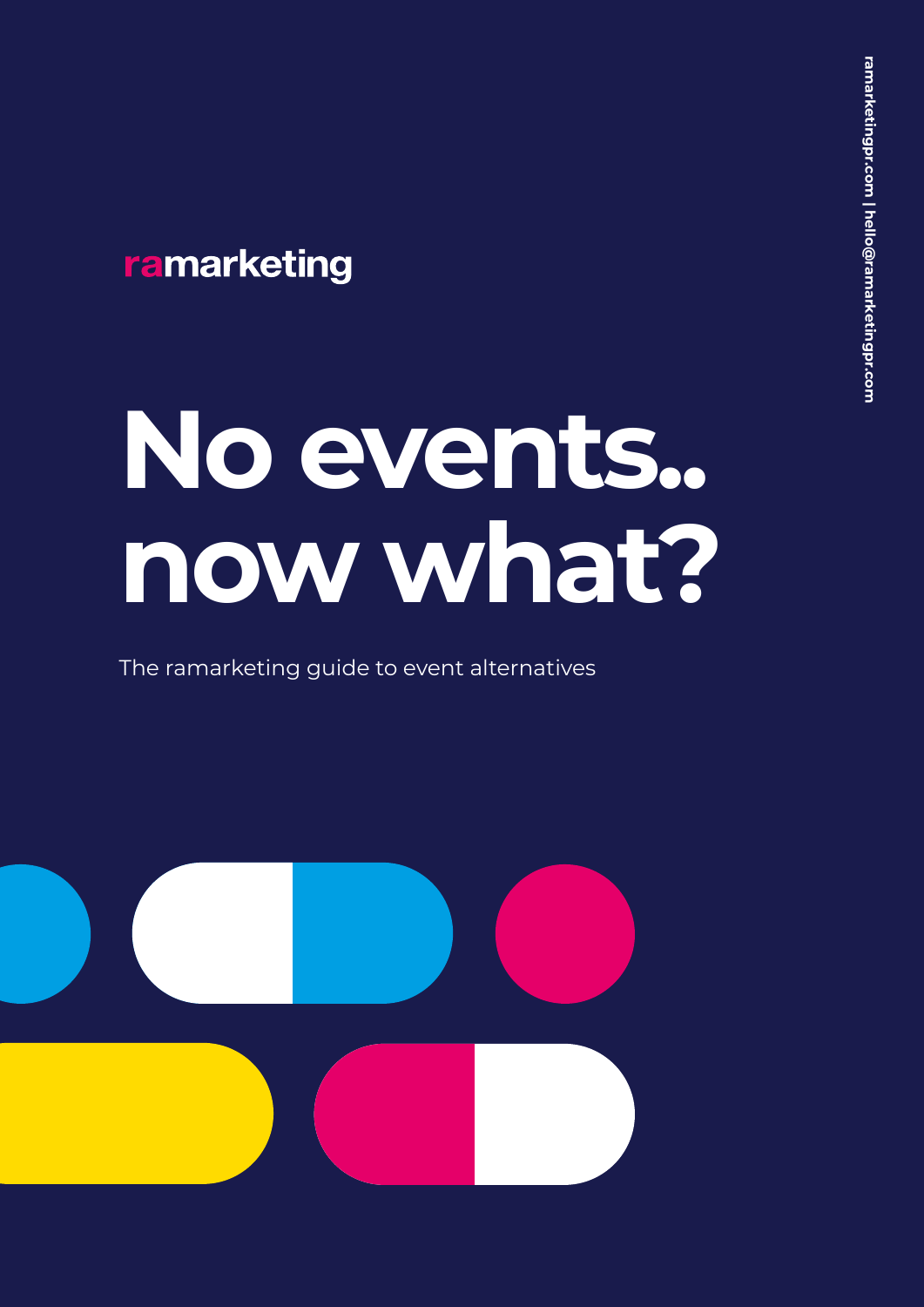### ramarketing

The recent global spread of COVID-19 has led to multiple event cancellations across the industry and widespread travel restrictions. Having no trade shows, site visits or conferences in the calendar brings challenges but also presents an opportunity to try marketing tactics and implement strategies that you may not have thought about before.

Whether you're looking to maintain key client relationships, boost brand awareness or shore up your lead generation strategy, we've got some ideas to make up for the current lack of face-to- face time.

This guide gives an overview of topline tactics to consider for your business in the coming months.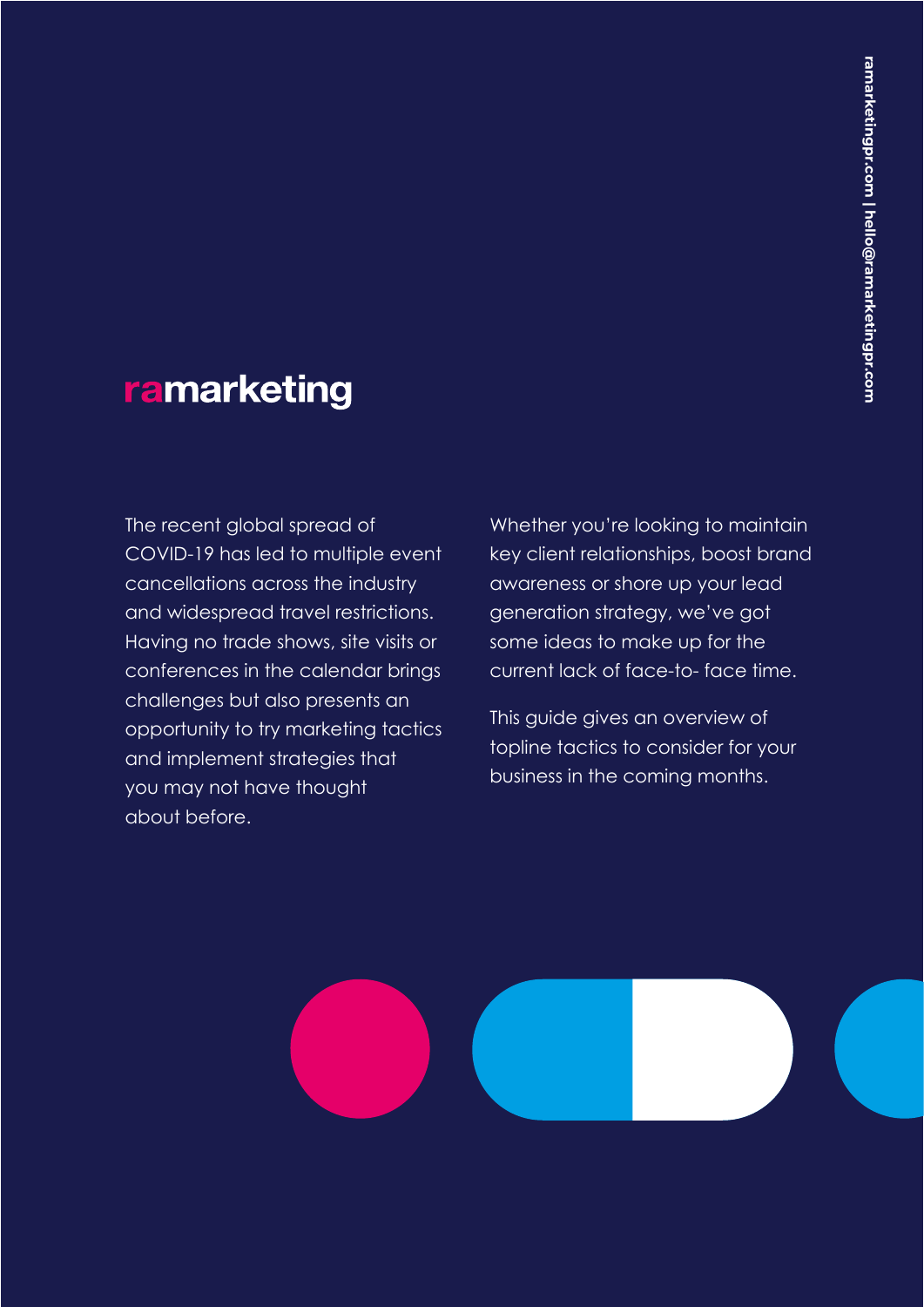# **Client relationships**

A huge part of trade show attendance is simply connecting with existing customers whilst you're in the same place at the same time. Whether discussing an existing project or the possibility of doing more business together, face-to-face time can be invaluable for building relationships with clients. In lieu of the opportunity to catch up with clients in person, there are some other opportunities you can take advantage of:

#### Use a creative direct mailer to replace a drinks event

Were you planning to host a drinks event? Or had you invited key customers for a drink? A fun direct mailer could include a miniature spirit to show customers that you don't break your promises. Perhaps you were going to catch up for a cuppa? Why not get creative and send them everything they need to make their preferred drink instead.

#### Bring the show to your customers and send gifts through their local suppliers

If you were planning to visit the Big Apple for DCAT Week or INTERPHEX, consider sending your customers a fun gift to bring the New York experience to them. How about a New York cheesecake or

bagel? This is a thoughtful touch that will help to keep you front of mind with key customers. Of course, accompany this with a marketing message to communicate what you were planning to discuss with them in person.

#### Create personalised video messages

Events are all about face time so consider other ways to get your face in front of key contacts. There are some clever, easy to use tools that allow you to create and share short videos via email. Consider hosting these on branded landing pages with an added personalised touch to show customers that you care.

#### Conduct planned meetings via video conference

One of the hardest parts of planning an event is getting meetings booked in with your prospects in the first place. If you've already done the hard bit and secured time in the diary with someone you'd like to do business with, why waste it? Keep your original time slot and see if you can hop on a video conference instead.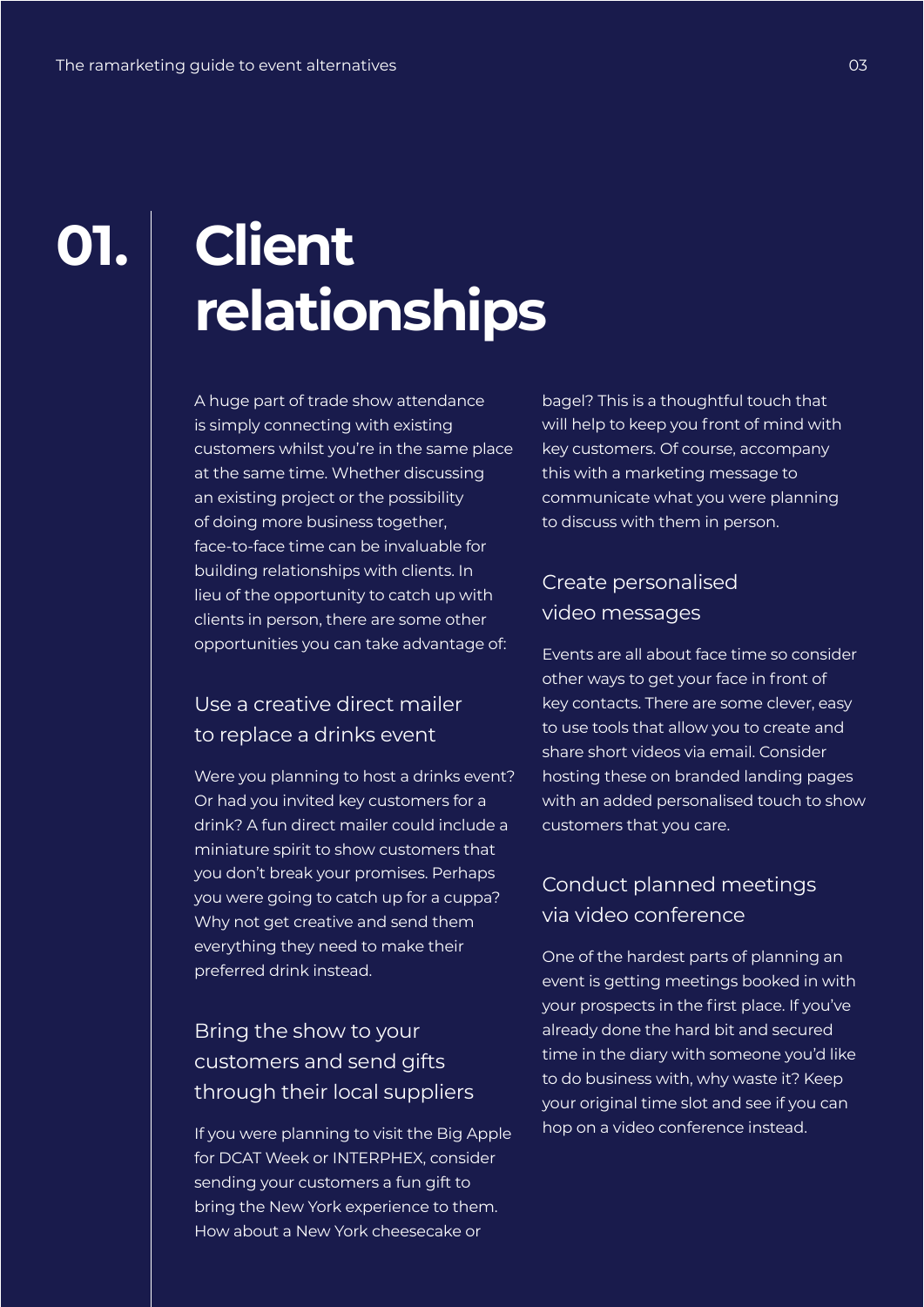# **Brand Awareness**

Being seen and heard at events is an invaluable way to get your brand out there. But modern technology means that there are plenty of ways to boost brand awareness in the absence of a showstopping stand design or cracking live presentation:

#### Create a virtual press room

Your latest news is a big draw at events for journalists and prospects. Why not create a personalised, branded landing page to host news meant for a key event and send it out to your database and media contacts to keep them updated? In lieu of events to cover, journalists will likely have a gap to fill.

#### Set up journalist interviews

Events are a great way to get face time with journalists but interviews can happen virtually too. Journalists that were planning to attend your events will now find themselves with more time in their schedules and space to fill, so use this time to outreach to them and share your stories.

#### Start a regular vlog or blog series on how you are responding to COVID-19

It's important to protect your reputation and reassure your customers in these uncertain times. Vlog or blog updates will position you as a proactive and professional organisation that is well prepared to handle the situation. Optimising this content for relevant search terms will also help to raise your brand profile and increase web traffic. If a series isn't for you, consider issuing a short statement commenting on your response to COVID-19. As well as hosting this on your website, it could be supplied to trade journalists covering the topic too.

#### Set up a virtual roundtable event

Panel discussions bringing leaders together are a highlight of any industry conference but there are also ways to conduct these virtually. Setting up a roundtable discussion through a conferencing platform is a great way to demonstrate your expertise and thought leadership.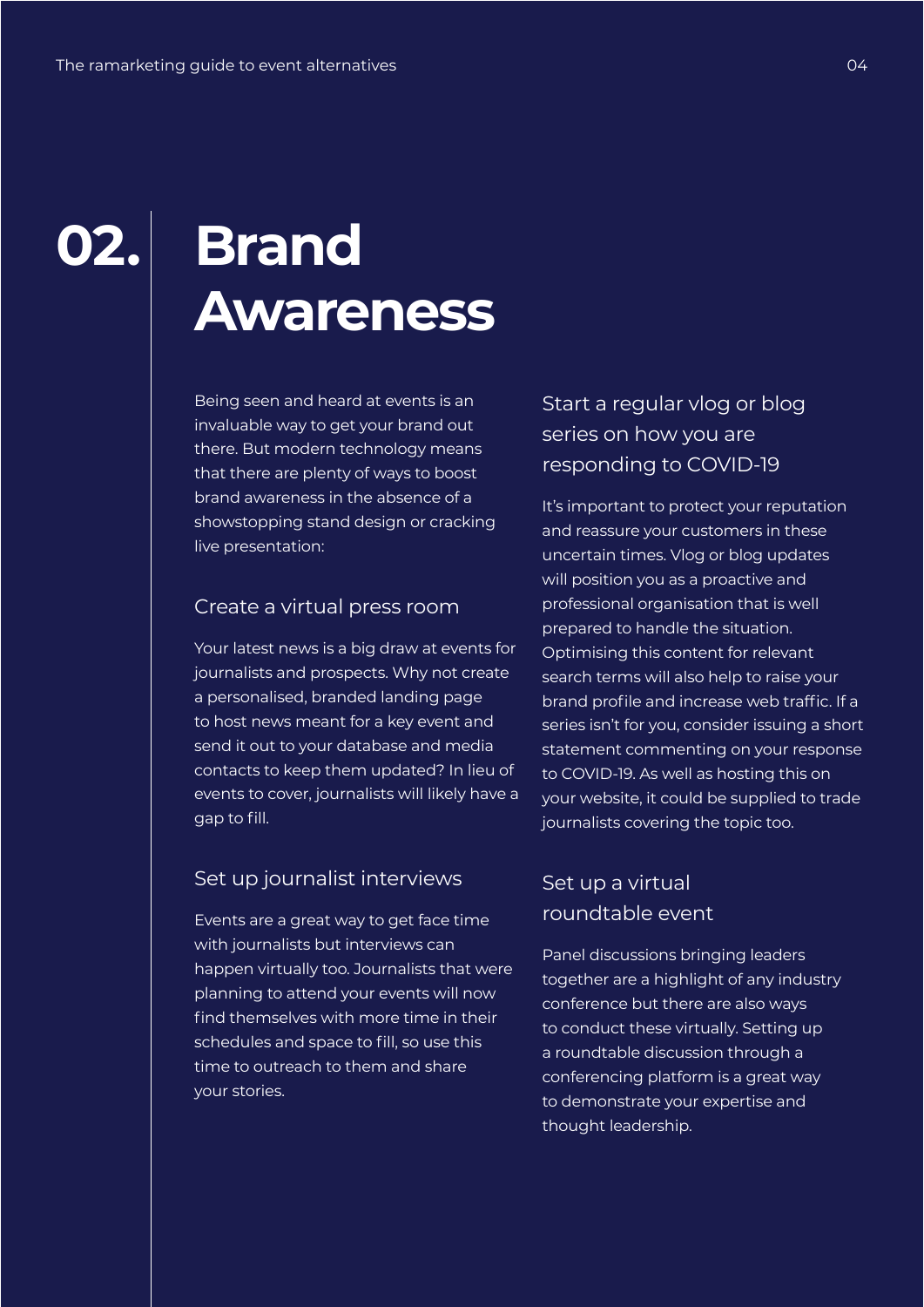# **Lead Generation**

One of the primary reasons behind many businesses attending an industry event is to nurture warm leads and generate new ones. Targeted digital and social marketing tactics can help to achieve this, in the absence of face to face networking opportunities.

Consider Account Based Marketing for high priority prospects. If you were hoping to meet with some warm leads in order to 'seal the deal' at upcoming events, why not consider a super bespoke marketing campaign? First, you'll need to gather all the insights you have about that company. Then, use the insights to create tailored marketing content focused on their business priorities. This could include a bespoke direct mailer, e-book, video, infographic and LinkedIn In-Mail. It may seem like a lot of effort, but data shows that it's worth the investment.

#### Start listening

Events are an important tool to hear what customers and prospects have to say and build relationships. Social listening can also help to achieve this. Invest some time into building out your contact list on LinkedIn and start listening to the conversations taking place. Comment on relevant news alerts, participate in relevant groups and post relevant content to build

your professional brand through thought leadership and to unlock potential sales opportunities.

#### Consider a content marketing campaign

A consistent and targeted content campaign that is based on insights and a clearly defined audience is one of the best strategies for driving profitable customer action. How can you achieve this? Establish your audience, understand their pain points and create a relevant and compelling message. Use this to develop a range of engaging content that can be used across multiple platforms to drive your audience from awareness to consideration, to the holy grail: conversion.

#### Target your ideal audience with LinkedIn advertising

One great way to get in front of your audience in the absence of an event is social advertising. LinkedIn is a unique platform that allows you to target very specific audiences, so you know that you're reaching the right people. Select a list of companies, job titles and industries to create a targeted list of people that you know are interested in your product or services.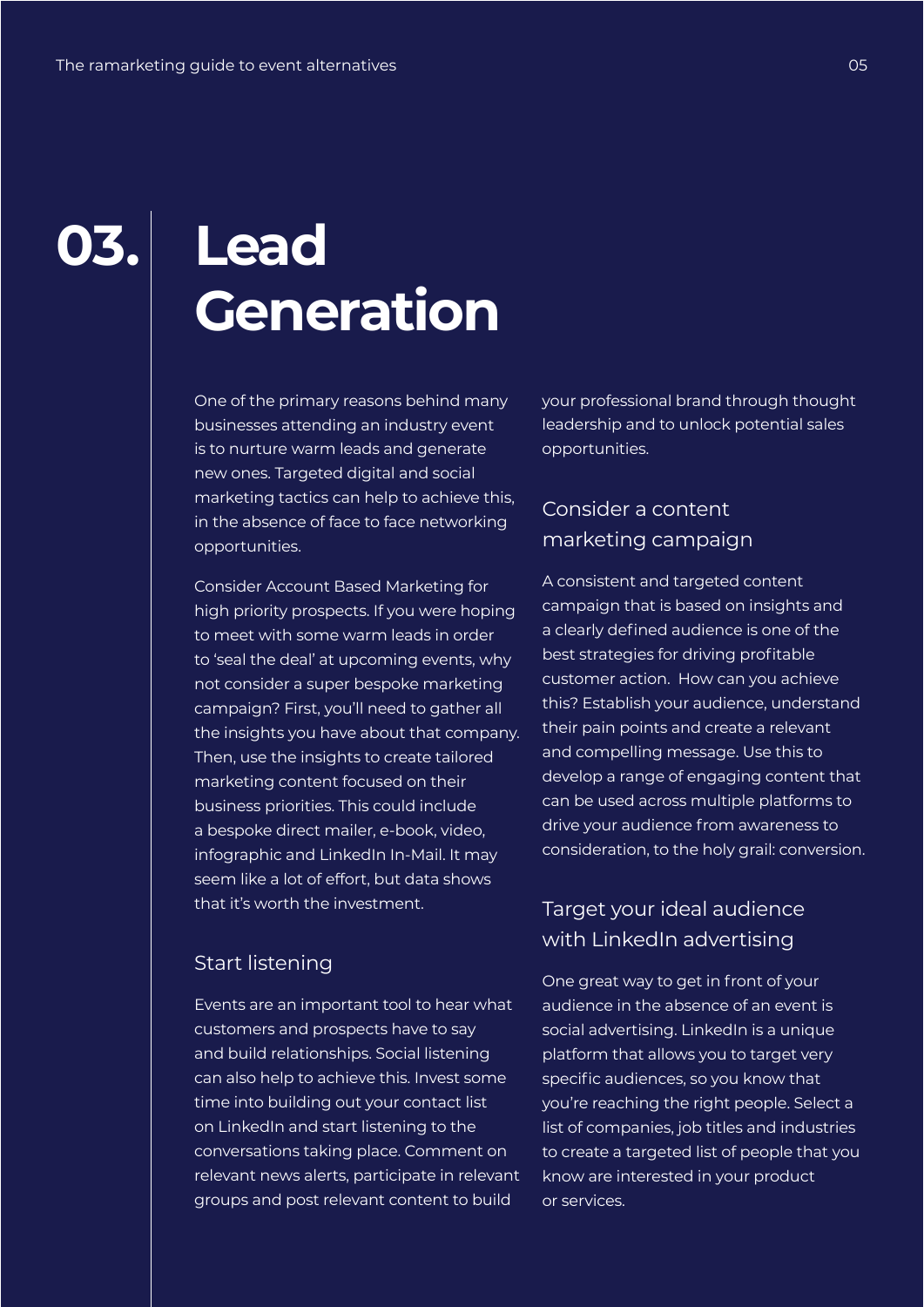# **Lead Generation continued**

Set up a webinar in collaboration with a top industry publication

If you had a speaking opportunity at an event that has fallen through, then a webinar could be the next best thing. Webinar attendees are the perfect qualified lead, showing clear interest in what you have to offer by signing up. Partnering with a top trade publication to help host your webinar will help provide credibility and enable access and exposure to a broad and relevant database, helping to increase awareness and participation.

#### Arm your commercial team with a toolkit

The lack of opportunities to network with key prospects and highlight your capabilities and latest news will be a real blow to your sales team. Now's a great time for them to consider social networking opportunities and email marketing to fill the gap. Why not arm them with a 'toolkit' full of useful content they can have to hand? For example your latest credentials documents or product sheets, some links to your latest news and thought-leadership articles in the trade media, or even some content they can share on LinkedIn to become more active.

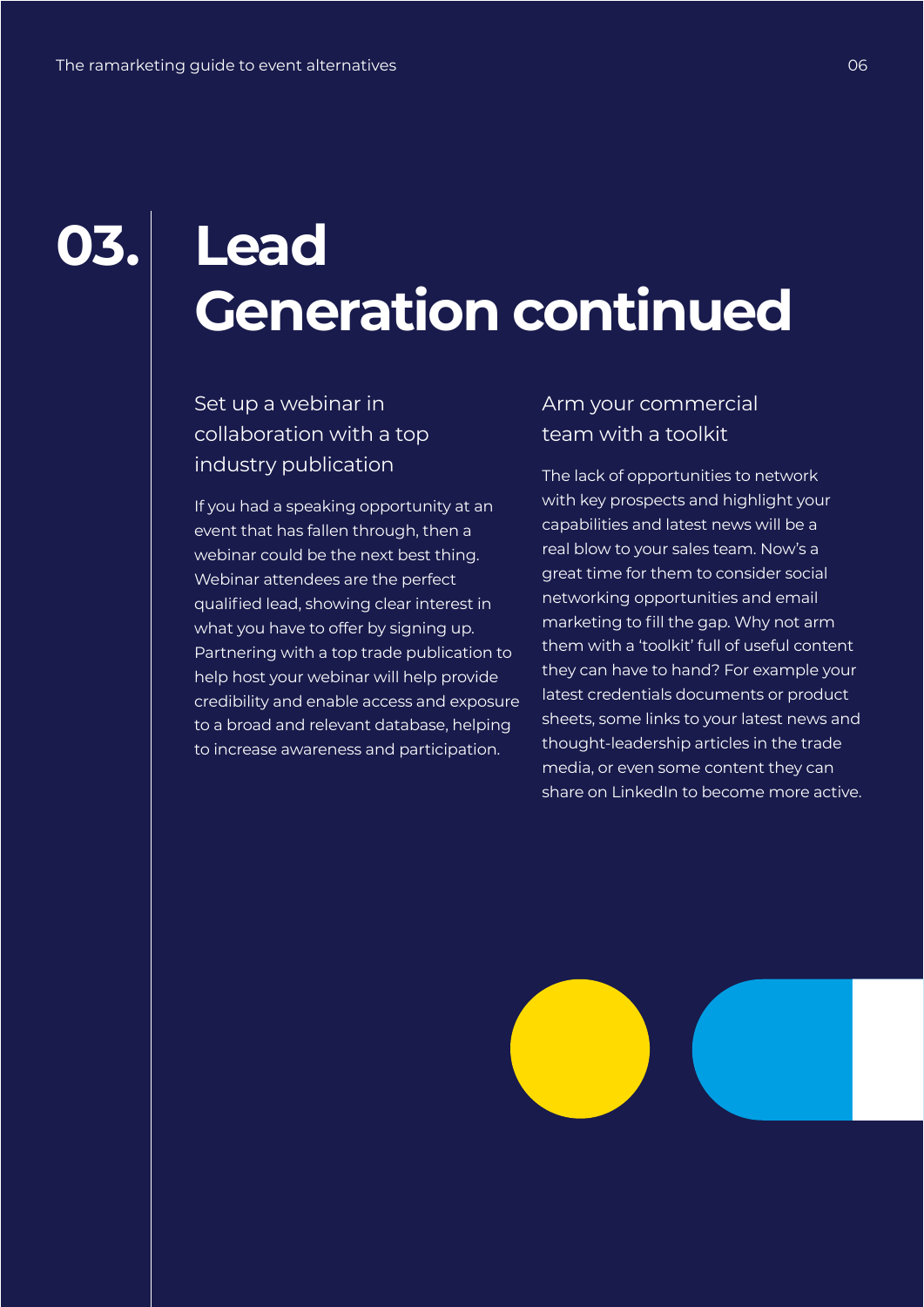# **Site visits**

With international travel restrictions increasingly in place, this could mean limited to no site visits from key customers and prospects for the foreseeable future. Site visits often form an important part of the buyer journey, allowing you to showcase your capabilities and expert team, so we've come up with some ideas to achieve a similar result virtually.

#### Replace site tours with a video walkaround of your facility

Finding ways to showcase your site virtually through video tools can help potential customers see what you have to offer from afar and give them a better idea of the scale and capabilities at your site.

#### Start a meet the machine series on social media

In the absence of an event booth and facility tours to display and discuss your top technologies, create bitesize visual content for your social channels that will increase awareness of your capabilities and ensure they remain front of mind.

#### Invest in photography

Make sure your online shop window is in order by investing in some high quality photography for use on your website and social in absence of site visits.